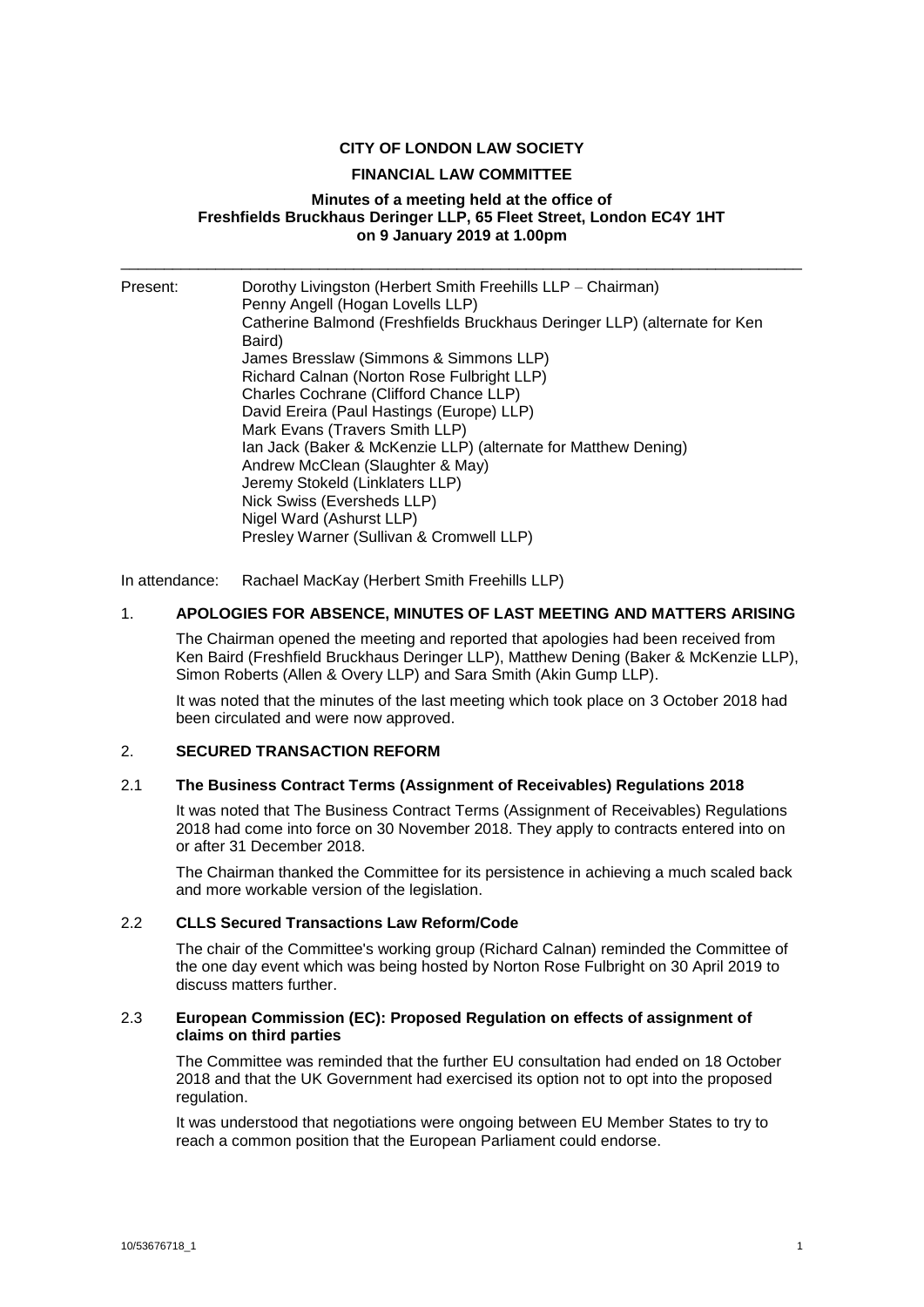The Committee would watch for further developments.

# 3. **LIBOR – POSSIBLE PLANNED END FOR END OF 2021**

The Committee's working party chairman (Charles Cochrane) reported on recent developments, including meeting with the current Libor administrator, ICE. Concern remained about issues for legacy contracts and about whether the substitutes under discussion would always be responsive to the needs of borrowers.

# 4. **ELECTRONIC SIGNATURES**

It was noted that the Committee's response to the Law Commission consultation on esignatures (CP237) had been submitted on 23 November 2018.

**Afternote:** The outcome of the Law Commission's consultation is now expected in the summer. The Commission's separate smart contracts project has been put on hold so as not to clash with a new Fintech project under the aegis of the Law Tech Delivery Panel.

# 5. **DRAFT REGISTRATION OF OVERSEAS ENTITIES BILL**

It was noted that the deadline for responding to the draft Bill had passed on 17 September 2018 and that the LMA and many firms had responded.

The Committee would watch for further developments.

### 6. **PRA CONSULTATION CP6/18: CREDIT RISK MITIGATION, INCLUDING LEGAL OPINIONS, AND PROPOSED CHANGES TO SUPERVISORY STATEMENT 17/13**

There was nothing to report on this.

# 7. **COMPETITION**

# 7.1 **EC Management Plan 2017 – Syndicated lending**

It was noted that details of the outcome of the EC's study into potential competition law issues in loan syndications was still awaited.

#### 7.2 **Competition Law Committee's submission on new National Security Controls – cooperation with Company Law Committee**

The Committee was reminded that, following the last meeting, members had approved the form, and sending, of a letter of support for the submission made by the CLLS Competition Law Committee on the National Security White Paper. This is available on the CLLS website. Particular concerns were that the breadth of the legislation could catch capital markets lending, trading in loan participations, M&A facilities and real property transactions which had no impact at all on national security. This could chill inward investment.

The Committee would watch for further developments.

**Afternote**: it is expected that HMG will publish a response with or without draft legislation later this year. Meanwhile EU law in this field, as well as the UK's 'stop gap' legislation are now in force: see EU and CMA websites for details.

#### 8. **FINANCIAL STABILITY: EU BANK RECOVERY AND RESOLUTION DIRECTIVE (BRRD), RESOLVABILITY OF TOO BIG TO FAIL FINANCIAL INSTITUTIONS AND ARTICLE 55 (CONTRACTUAL RECOGNITION OF BAIL-IN)**

It was reported that (in view of Brexit) many financial institutions are requiring Article 55 BRRD provisions to be included in English law finance documents now.

Other than that, there was nothing new to report on amendments to the text of Article 55.